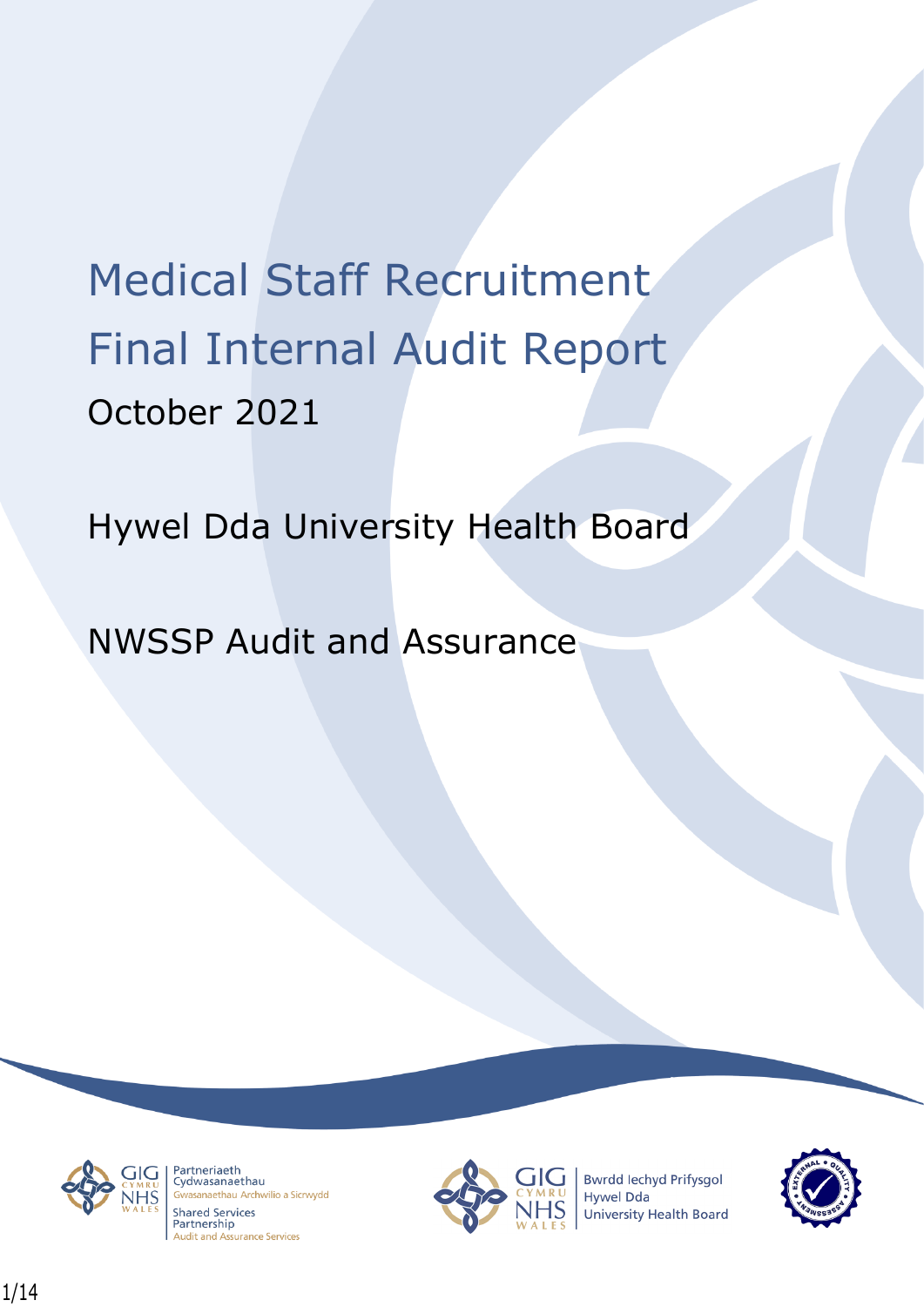# **Contents**

| Review reference:             | HDUHB-2122-29                                                                     |
|-------------------------------|-----------------------------------------------------------------------------------|
| Report status:                | Final                                                                             |
| Fieldwork commencement:       | 18 <sup>th</sup> June 2021                                                        |
| Fieldwork completion:         | 10 <sup>th</sup> September 2021                                                   |
| Draft report issued:          | 15 <sup>th</sup> September 2021                                                   |
| Debrief meeting:              | 15 <sup>th</sup> September 2021                                                   |
| Management response received: | 24th September 2021                                                               |
| Final report issued:          | 4 <sup>th</sup> October 2021                                                      |
| Auditors:                     | Ceri-Ann Corcoran (Principal Auditor)                                             |
|                               | Gareth Heaven (Audit Manager)                                                     |
| Executive sign-off:           | Andrew Carruthers (Director of Operations)                                        |
| Distribution:                 | Lisa Gostling (Director of Workforce & Organisational Development)                |
|                               | Annmarie Thomas (Assistant Director of Workforce & Organisational<br>Development) |
|                               | Sally Owen (Head of Recruitment & Workforce Equality, Diversity                   |
|                               | and Inclusion)                                                                    |
| Committee:                    | Audit & Risk Assurance Committee                                                  |



Audit and Assurance Services conform with all Public Sector Internal Audit Standards as validated through the external quality assessment undertaken by the Institute of Internal Auditors

#### Acknowledgement

NHS Wales Audit & Assurance Services would like to acknowledge the time and co-operation given by management and staff during the course of this review.

#### Disclaimer notice - please note

This audit report has been prepared for internal use only. Audit & Assurance Services reports are prepared, in accordance with the Service Strategy and Terms of Reference, approved by the Audit Committee.

Audit reports are prepared by the staff of the NHS Wales Shared Services Partnership – Audit and Assurance Services, and addressed to Independent Members or officers including those designated as Accountable Officer. They are prepared for the sole use of the Hywel Dda University Health Board and no responsibility is taken by the Audit and Assurance Services Internal Auditors to any director or officer in their individual capacity, or to any third party.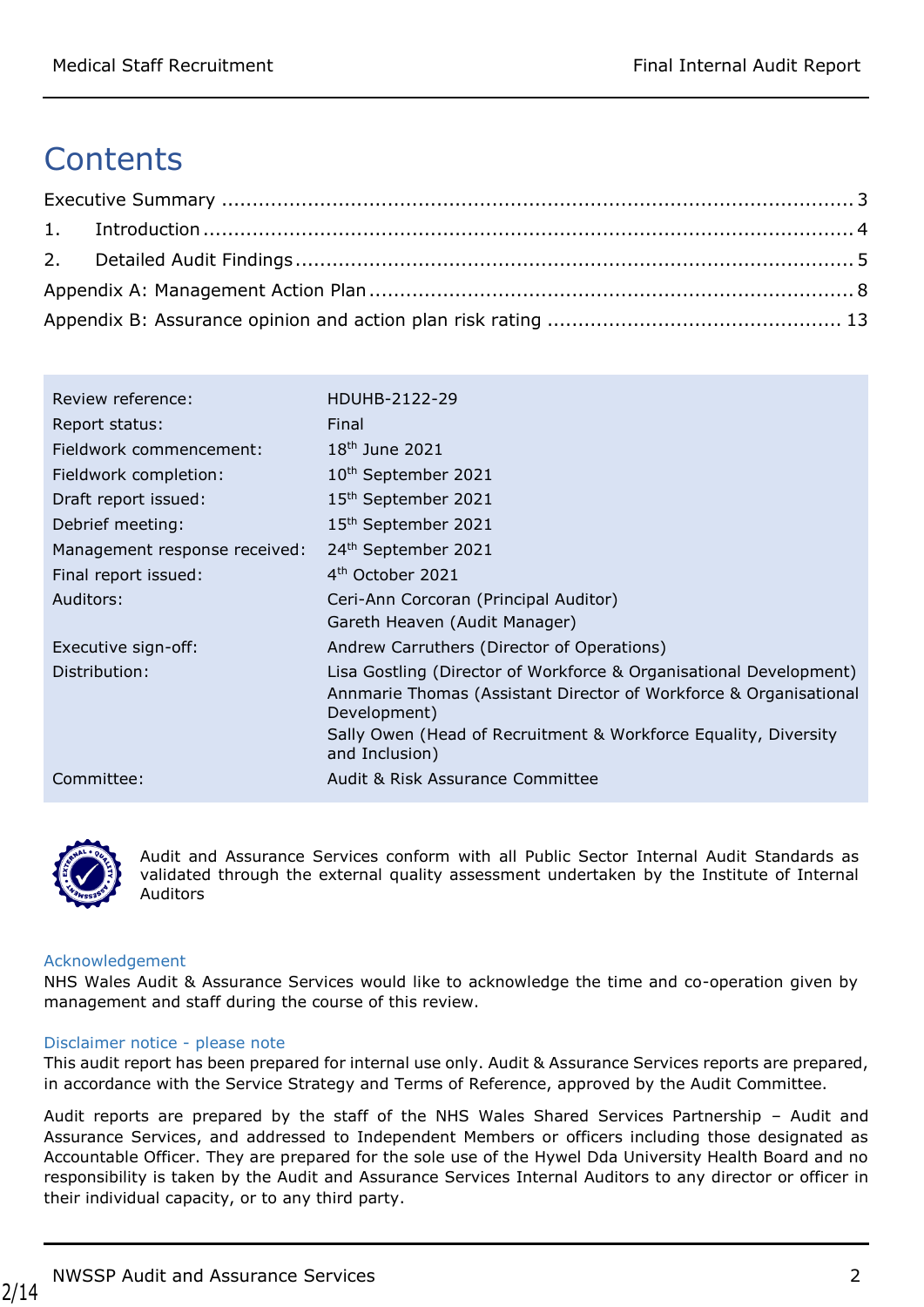## <span id="page-2-0"></span>Executive Summary

#### **Purpose**

To establish and evaluate the Health Board processes around medical staff recruitment, particularly the efficiency of recruiting new staff and the effectiveness of onboarding procedures.

#### **Overview**

We identified one key matter arising regarding the delays within the recruiting process particularly around information not be processed in a timely manner by recruiting managers and Health Boardside functions.

Whilst recognising the positive internal controls and processes that has resulted in this Reasonable assurance report, the recruitment of medical staff into substantive posts continues to be a challenging issue and remains a high priority for the Health Board to address.

### Report Classification

|            |                                                                                                 | Trend |
|------------|-------------------------------------------------------------------------------------------------|-------|
| Reasonable | matters<br>Some<br>reguire<br>management attention in<br>control<br>design<br>or<br>compliance. | N/A   |
|            | Low to moderate impact<br>on residual risk exposure<br>until resolved.                          |       |

### Assurance summary<sup>1</sup>

| Assurance objectives |                                                                | Assurance  |
|----------------------|----------------------------------------------------------------|------------|
|                      | Efficient and timely processing of<br>recruiting medical staff | Reasonable |
|                      | Clear and appropriate onboarding<br>arrangements               | Reasonable |

| <b>Matters Arising</b>            | Assurance<br>Objective | Control<br>Design or<br>Operation | Recommendation<br>Priority |
|-----------------------------------|------------------------|-----------------------------------|----------------------------|
| <b>Recruitment Delays</b>         |                        | Operation                         | Hiah                       |
| Delays in the Recruitment Process |                        | Design                            | Medium                     |
| <b>Onboarding Process</b>         |                        | Desian                            | <b>OW</b>                  |

 $\overline{\phantom{a}}$ 

 $1$  The objectives and associated assurance ratings are not necessarily given equal weighting when formulation the overall audit opinion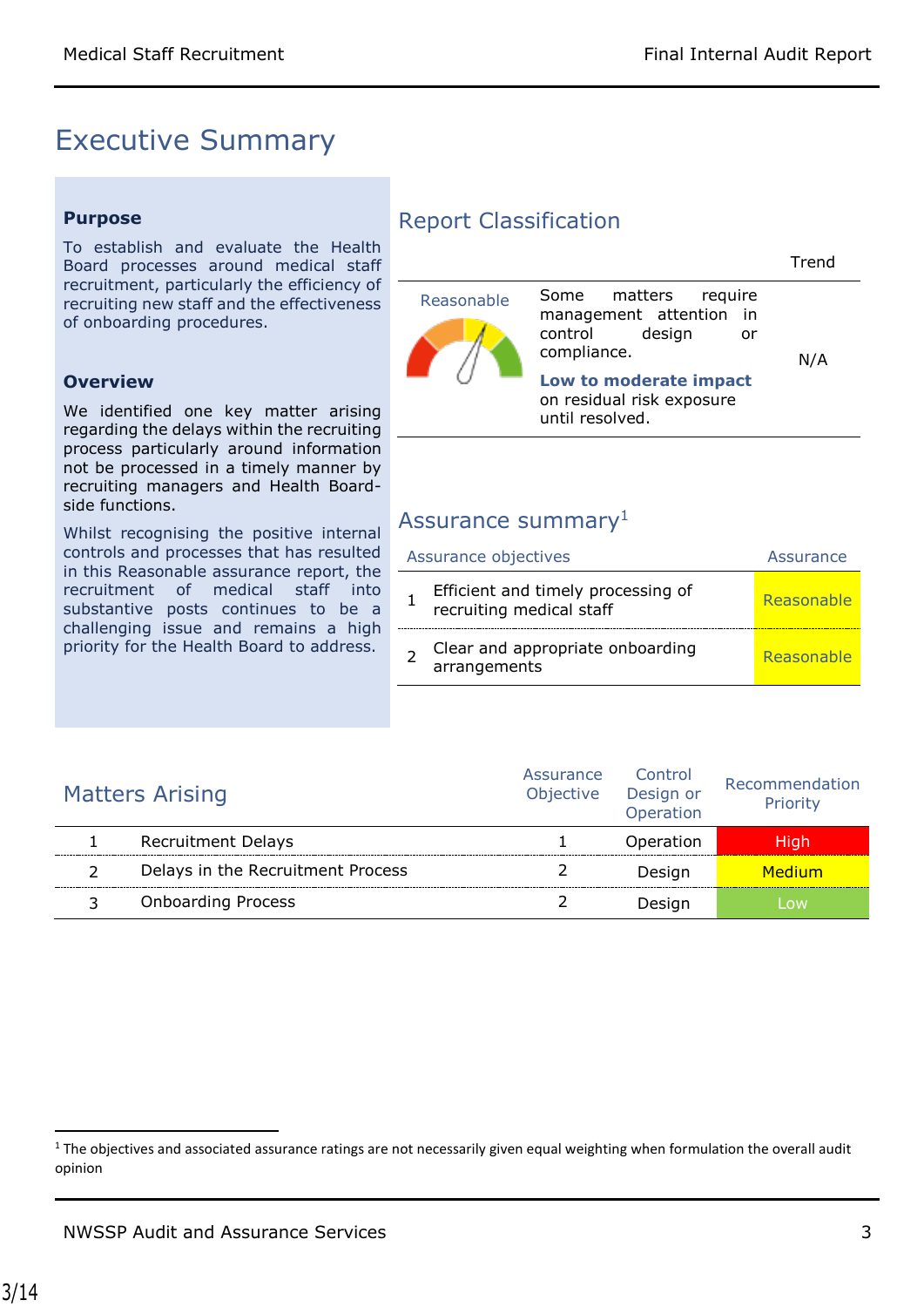# <span id="page-3-0"></span>1. Introduction

- 1.1 The review of Medical Staff Recruitment was completed in line with the Hywel Dda University Health Board Internal Audit Plan for 2021/22. The relevant lead Executive Director for this review was the Director of Operations.
- <span id="page-3-1"></span>1.2 The inherent risks considered in this review were as follows:
	- delays in recruiting medical staff resulting in high locum costs and a negative impact on patient care; and
	- lack of onboarding procedures which may detrimentally affect new recruits and the Health Board's reputation and future ability to recruit.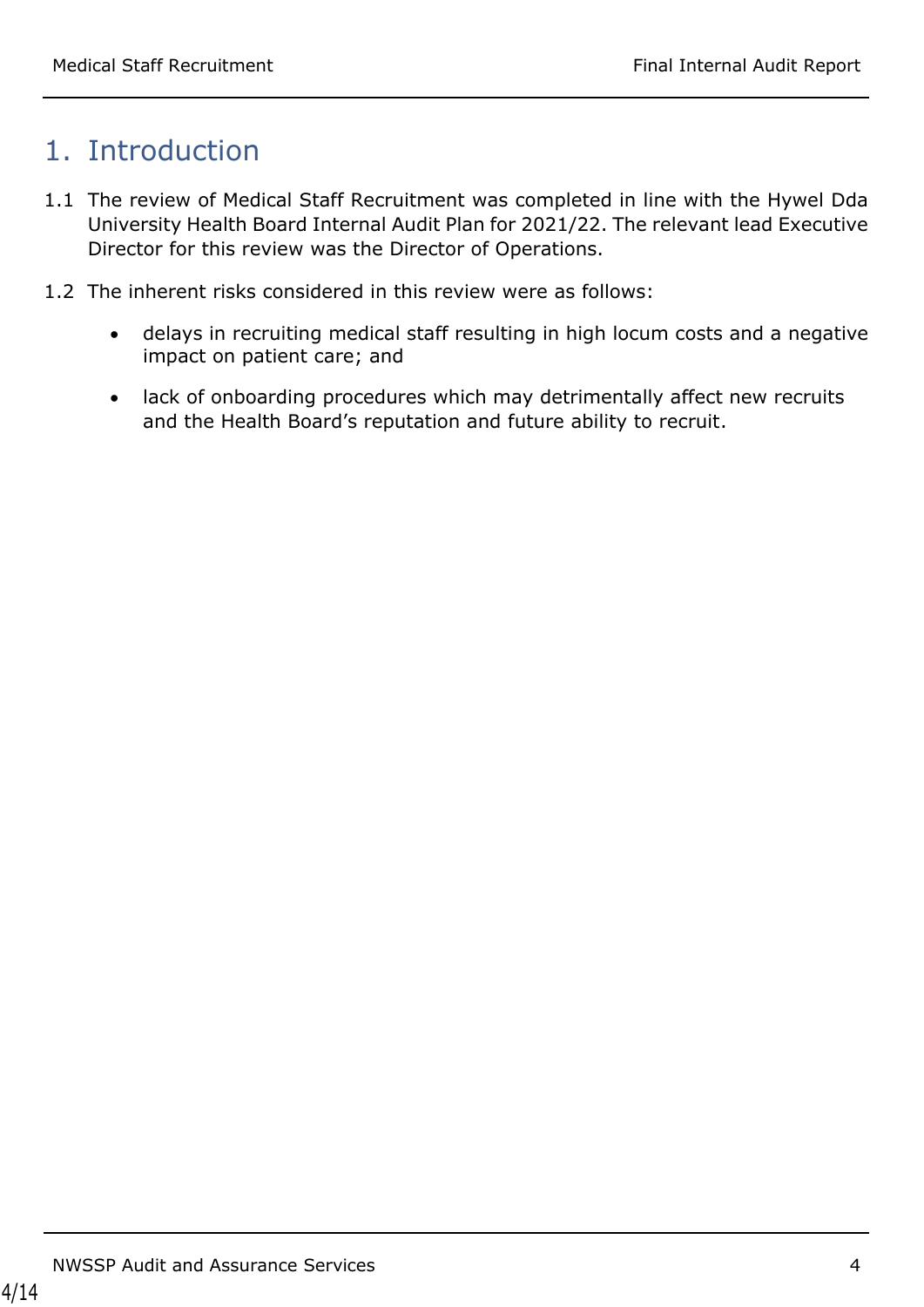# 2. Detailed Audit Findings

### **Objective 1: The process of recruiting medical staff is efficient and timely in order to promptly address medical staff vacancies**

- 2.1 The recruitment of medical staff into posts across the organisation is the responsibility of a designated recruiting manager with the department or function. The recruiting manager is responsible for placing a vacancies on the Trac<sup>2</sup> system, including an approved job description, and authorising each prompted step in the Trac system in a timely manner.
- 2.2 All recruiting managers are supported by the Medical Recruitment Teams in the processing of candidates within the Trac system.
- 2.3 A sample, of 10 consultants and junior doctors across a range of specialties, was selected to establish whether they had been processed in a timely manner. Whilst there are no nationally agreed recruitment key performance indicators (KPIs) in the recruitment process, the Medical Recruitment Teams have aligned their internal targets with those of the NHS Wales Shared Services Partnership (NWSSP).
- 2.4 Of the 10 sampled consultants and junior doctors, four showed no unavoidable delays between the vacancy arising and the post being advertised. However, for six of the 10 sampled consultants and junior doctors, delays were identified that resulted in several internal KPIs, where the recruiting manager was responsible, being breached including notice date to authorisation date and the time taken to approve the vacancy request. **[See Matter Arising 1]**
- 2.5 The current procedure to employ an agency/locum worker requires an 'AG1 Form' to be completed by the service or specialty. The 'AG1 Form' contains information on the period, cost and also the circumstances as to why an agency or locum is required. The 'AG1 Form' must be approved by the Service Manager before the request is forwarded onto Medacs for processing.
- 2.6 Testing of five agency/locum workers currently in post was undertaken to ensure a complete and valid 'AG1 Form' had been completed and authorised by the Service Manager. Testing confirmed that 'AG1 Forms' had been completed and appropriately authorised.
- 2.7 Following the completion and approval of an 'AG1 Form', the Medical Recruitment Teams maintain an 'Agency Exit Strategy' register of all open vacancies and agency/locum workers within those posts. We can confirm that the register records the period covered by the agency/locum worker, the costs and also a running commentary of the actions taken to fill the vacancy with a substantive role. The Health Board is also provided with a monthly breakdown of their running costs/savings and position from Medacs on the use of agency and locums.

 $\overline{a}$ 

 $2$  Trac is an online recruitment management system currently used by the NHS.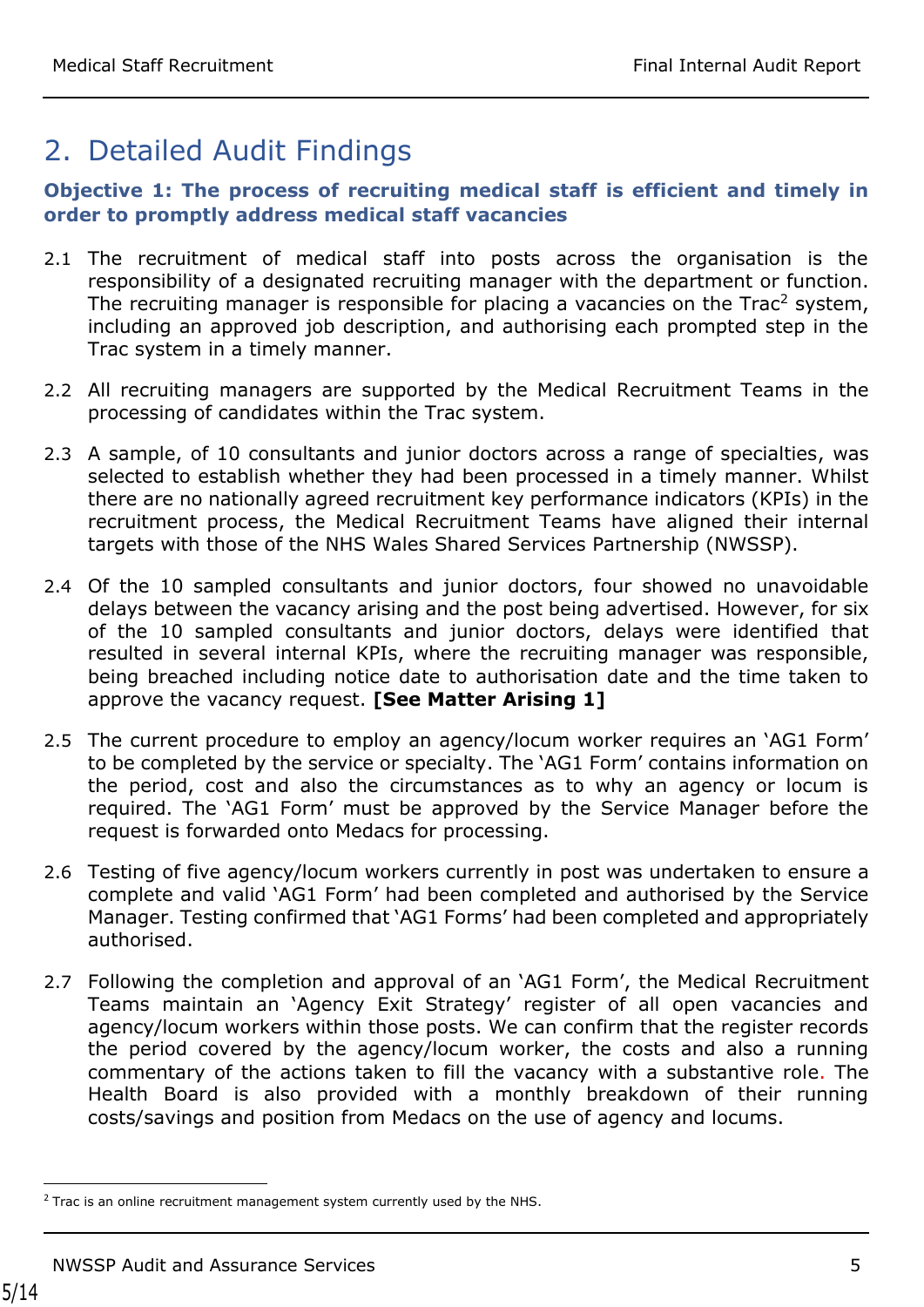- 2.8 A review was undertaken of the five highest costing agency/locum workers listed on the 'Agency Exit Strategy' register to establish the reasons for using these individuals and what actions were being taken to employ someone into the substantive post. We can confirm that the use of the five highest costing agency/locum workers was as a result of vacancies within identified 'hard to fill' roles in specific specialties. Some of the specialties include:
	- Accident and Emergency (A&E)
- **Mental Health**

**-** Radiology

• Haematology

**-** Dermatology

- General Medicine (for ST1 and ST3 posts)
- 2.9 We can confirm that the 'Agency Exit Strategy' register captures the progress made in appointing to open vacancies, such as going out to advert seven times for one post, and reference to the open vacancy job number currently on the Trac system. A review of the evidence recorded on the register and discussions with key personnel across the organisation confirmed that the difficulties in appointing individuals to substantive posts were known, which included:
	- the lack of applicants to the post,
	- applicants that do apply do not have the NHS experience or the required standard,
	- agency/locum workers not wanting to transfer over to a substantive post; and
	- the reluctance of clinicians to move to Wales due to the Covid-19 pandemic.
- 2.10 Whilst the use of agency/locum workers was required to ensure services continued to function, we note the positive efforts made by the Medical Recruitment Teams to liaise with agency/locum workers in trying to transfer them into the substantive post or reduce their fees in order to make some financial savings for the Health Board.
- 2.11 Whilst the Medical Recruitment Teams and the Medacs representative meet on a weekly basis to scrutinise and address vacancy position, the Medacs representative also meets with the Assistant Director of Workforce & Organisational Development on a regular basis to provide an update of the vacancy status for the Health Board.
- 2.12 A review of the number of starters and leavers of medical and dental employees for the period July 2020 to July 2021 highlighted the increase in leavers in comparison with new starters. However, this increase in leavers was also reflected across other Health Boards with the exception of Swansea Bay Health Board.

#### Conclusion:

2.13 The above finding has resulted in a Reasonable assurance rating.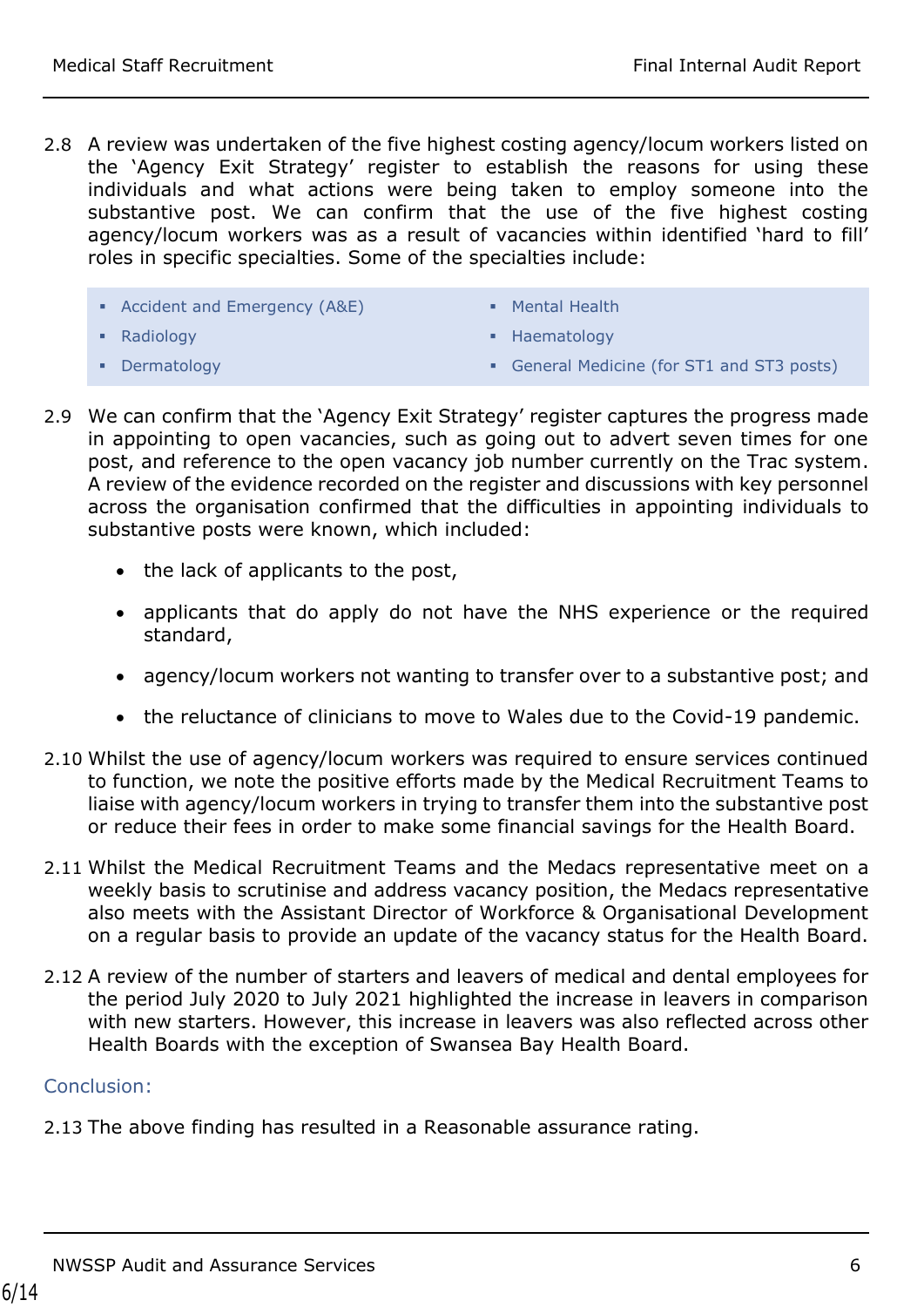### **Objective 2: There are clear and appropriate arrangements in place for onboarding of new staff**

- 2.14 A review was undertaken to establish the onboarding process following the appointment of a new consultant or junior doctor. The first part begins following the acceptance of the new starter and revolves around the pre-employment checking phase of the onboarding process.
- 2.15 A sample of 10 new starters were selected to establish that clear and appropriate arrangements were in place for the onboarding process. Concluding testing, the following was noted where significant delays were identified:
	- Conditional offer to Occupational Health clearance (up to 98 days)
	- Conditional offer to first reference request (up to 23 days)
	- Vacancy creation to unconditional offer (up to 179 days)
- 2.16 We identified a number of other delays in the recruitment process including occupational health clearance, candidate queries over salaries, extended notice periods and immigration status checks undertaken by the Home Office. **[See Matter Arising 2]**
- 2.17 The second phase of onboarding surrounds the work and pastoral elements of the induction process. The attendance of all new consultants, junior doctors and dentists is compulsory. Whilst consultants attend the corporate induction, junior doctors and dentists are required to attend a dedicated induction undertaken by the Medical Education Department, in addition to attending local departmental/specialty induction. A review of the induction programmes noted that the work element of the onboarding process was evident (e.g. introduction to the organisation, training, IT, etc.).
- 2.18 The pastoral element of the onboarding process is undertaken between the recruiting manager and the Medical Recruitment Teams. The Health Board has arrangements in place such as a 'buddy scheme' for overseas new starters and providing support with accommodation. Whilst these pastoral arrangements were in line with Swansea Bay and Cardiff & Vale Health Boards arrangements, we were informed by the Head of Recruitment & Workforce Equality, Diversity and Inclusion that the uptake of these schemes were low. **[See Matter Arising 3]**

#### Conclusion:

2.19 The above finding has resulted in a Reasonable assurance rating.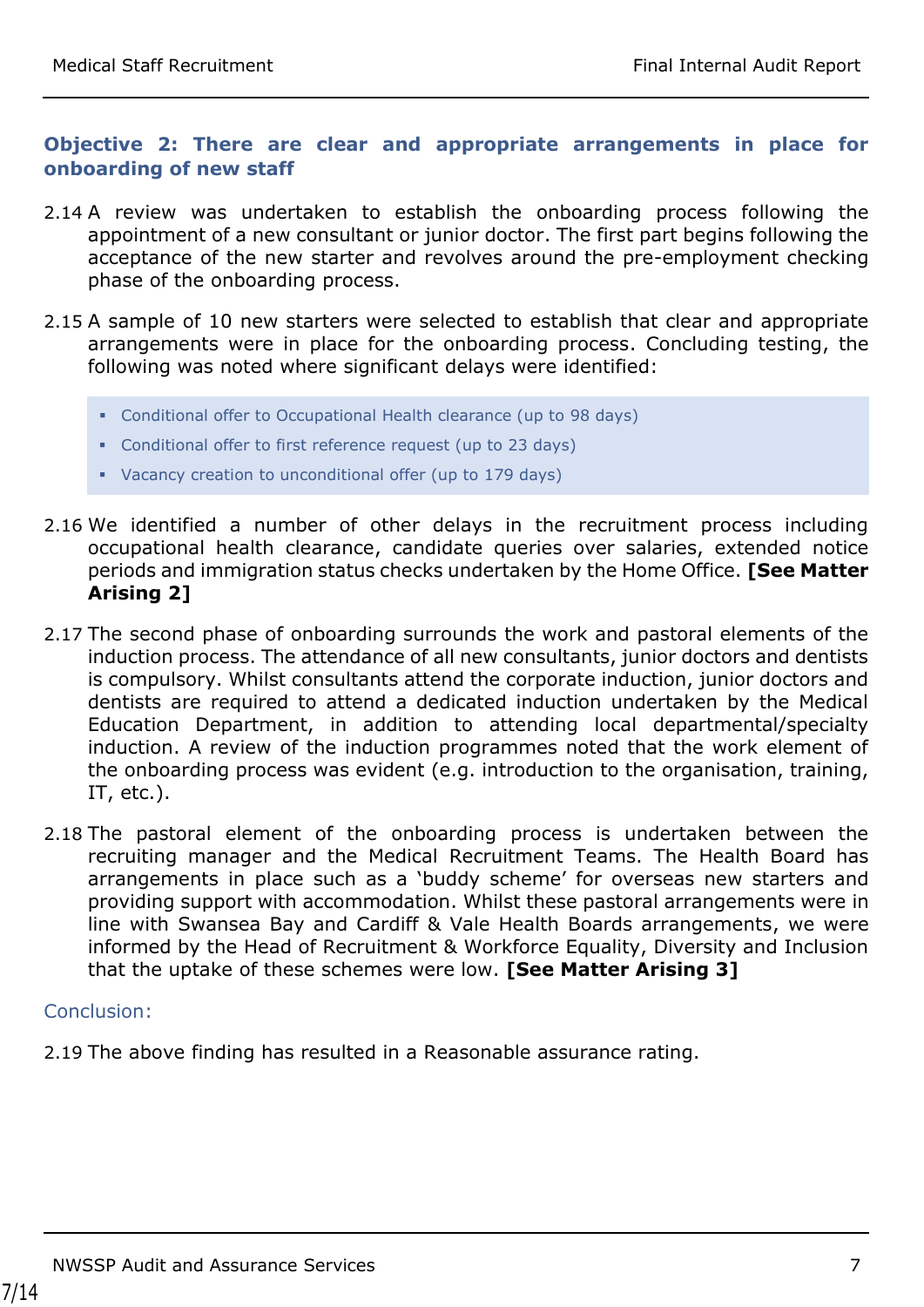# Appendix A: Management Action Plan

<span id="page-7-0"></span>

| Matter Arising 1: Recruitment Delays (Operation)                                                                                                                                                                                                                                                                                                                                                                                                                                                                                                                                                                                                                                                                                   | <b>Impact</b>                                                                                                                                       |                                                                                                                                                              |
|------------------------------------------------------------------------------------------------------------------------------------------------------------------------------------------------------------------------------------------------------------------------------------------------------------------------------------------------------------------------------------------------------------------------------------------------------------------------------------------------------------------------------------------------------------------------------------------------------------------------------------------------------------------------------------------------------------------------------------|-----------------------------------------------------------------------------------------------------------------------------------------------------|--------------------------------------------------------------------------------------------------------------------------------------------------------------|
| Of the 10 sampled consultants and junior doctors, delays were identified for six individuals that<br>resulted in several internal KPIs, where the recruiting manager was responsible, being breached<br>including notice date to authorisation date and the time taken to approve the vacancy request.                                                                                                                                                                                                                                                                                                                                                                                                                             | Potential risk of:<br>delays in recruiting medical<br>$\bullet$<br>staff resulting in high locum<br>costs and a negative impact<br>on patient care. |                                                                                                                                                              |
| <b>Recommendations</b>                                                                                                                                                                                                                                                                                                                                                                                                                                                                                                                                                                                                                                                                                                             |                                                                                                                                                     | <b>Priority</b>                                                                                                                                              |
| The Director of Operations should ensure that recruiting managers are made aware of their need to<br>undertake the recruitment process in a timely and efficient manner in order to avoid delays in<br>appoint new starters. Where delays are incurred, the Medical Recruitment Team should inform<br>directorate or service management.                                                                                                                                                                                                                                                                                                                                                                                           | <b>High</b>                                                                                                                                         |                                                                                                                                                              |
| <b>Agreed Management Action</b>                                                                                                                                                                                                                                                                                                                                                                                                                                                                                                                                                                                                                                                                                                    | <b>Responsible Officer</b>                                                                                                                          |                                                                                                                                                              |
| Continue to deliver formal training at the New Consultant Development<br>Programme and any other relevant leadership/development programmes for<br>those responsible for staff in the Medical & Dental staff group to ensure recruiting<br>managers are aware of their responsibilities. In addition, recruitment training is<br>delivered via the following platforms - therefore some reliance on shared<br>learning and influence via these delegates.<br>Managers Passport attended by Service Delivery Managers, Service<br>$\bullet$<br>Managers.<br>In addition, virtual training is already available on the intranet in '10 top tips'<br>which covers preparing to recruit. Further training is being developed including | 31 <sup>st</sup> March 2022                                                                                                                         | <b>Andrew Carruthers</b><br>(Executive Director of<br>Operations)<br>Sally Owen<br>(Head of Recruitment &<br>Workforce Equality, Diversity and<br>Inclusion) |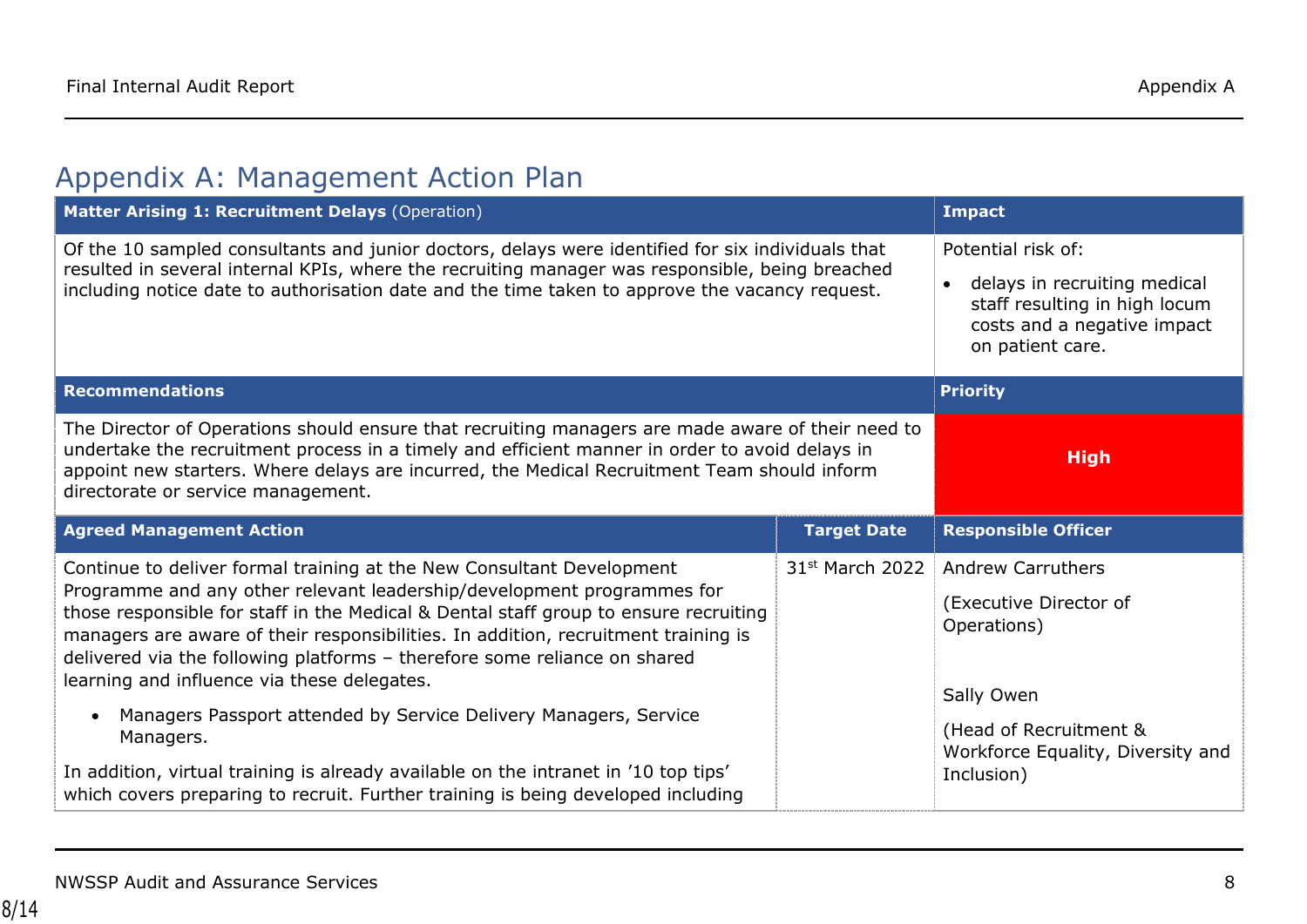| virtual Trac training which could assist with the messaging around the need to                                                                                                                                                                                                         |  |
|----------------------------------------------------------------------------------------------------------------------------------------------------------------------------------------------------------------------------------------------------------------------------------------|--|
| place vacancies on Trac at the earliest opportunity.                                                                                                                                                                                                                                   |  |
| Other sources of influence: OD Relationship Managers, Workforce Efficiency<br>team, Workforce Planners.                                                                                                                                                                                |  |
| As part of the recruitment pathway transformation work the recruitment team<br>are engaged with the Digital Transformation Team $-$ and are exploring the option<br>of electronic leaver forms which could trigger actions linked to recruitment. This<br>is at the exploration phase. |  |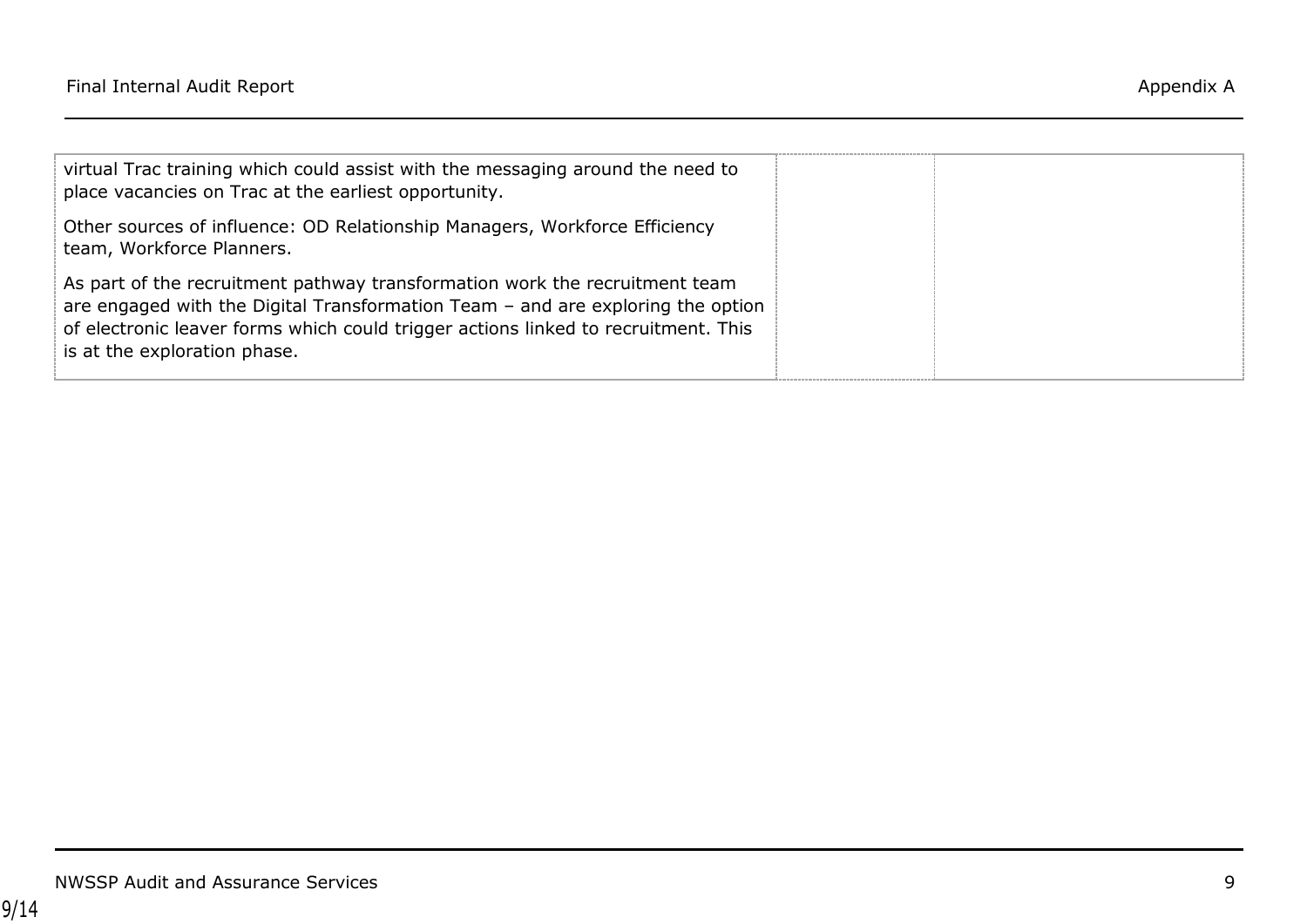| Matter Arising 2: Delays in the Recruitment Process (Design)                                                                                                                                                                           | <b>Impact</b>      |                                                                                                                                        |
|----------------------------------------------------------------------------------------------------------------------------------------------------------------------------------------------------------------------------------------|--------------------|----------------------------------------------------------------------------------------------------------------------------------------|
| We identified a number of other delays in the recruitment process including occupational health<br>clearance, candidate queries over salaries, extended notice periods and immigration status checks<br>undertaken by the Home Office. |                    | Potential risk of:<br>delays in recruiting medical<br>staff resulting in high locum<br>costs and a negative impact<br>on patient care. |
| <b>Recommendations</b>                                                                                                                                                                                                                 |                    | <b>Priority</b>                                                                                                                        |
| Management should undertake a targeted review of consistent bottleneck areas within the<br>recruitment process and develop actions in order to promptly address medical staff vacancies.                                               | <b>Medium</b>      |                                                                                                                                        |
| <b>Agreed Management Action</b>                                                                                                                                                                                                        | <b>Target Date</b> | <b>Responsible Officer</b>                                                                                                             |
|                                                                                                                                                                                                                                        |                    |                                                                                                                                        |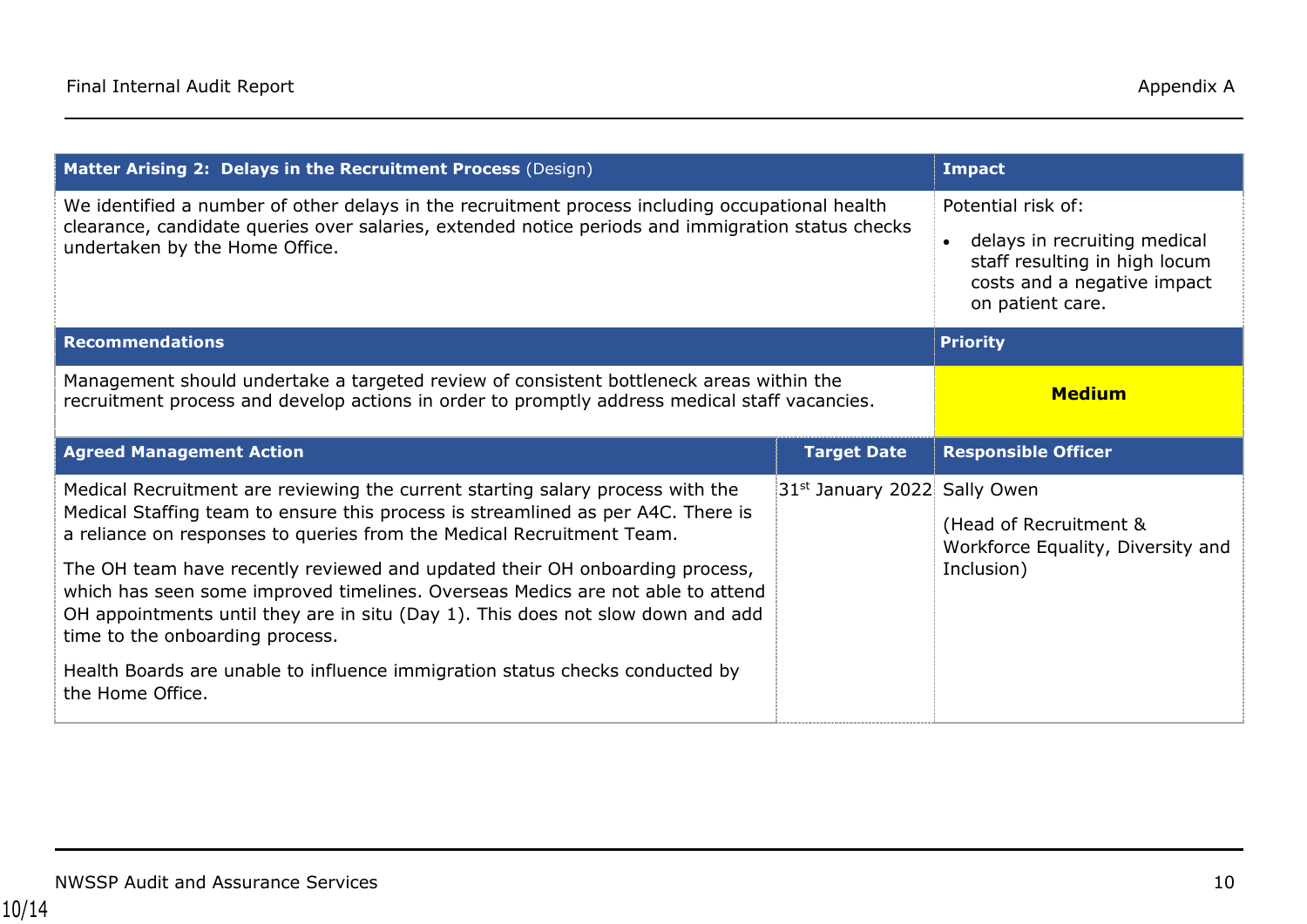| Matter Arising 3: Onboarding Process (Design)                                                                                                                                                                                                                                                                                                                                                                                                                                                                                                                                                                                                                                                               | <b>Impact</b>                                                                                                                                                                |                                                                                         |
|-------------------------------------------------------------------------------------------------------------------------------------------------------------------------------------------------------------------------------------------------------------------------------------------------------------------------------------------------------------------------------------------------------------------------------------------------------------------------------------------------------------------------------------------------------------------------------------------------------------------------------------------------------------------------------------------------------------|------------------------------------------------------------------------------------------------------------------------------------------------------------------------------|-----------------------------------------------------------------------------------------|
| The pastoral element of the onboarding process is undertaken between the recruiting manager and<br>the Medical Recruitment Teams. The Health Board has arrangements in place such as a 'buddy<br>scheme' for overseas new starters and providing support with accommodation. However, we were<br>informed by the Head of Recruitment & Workforce Equality, Diversity and Inclusion that the uptake<br>of these schemes were low.                                                                                                                                                                                                                                                                            | Potential risk of:<br>lack of onboarding procedures<br>which may detrimentally<br>affect new recruits and the<br>Health Board's reputation and<br>future ability to recruit. |                                                                                         |
| <b>Recommendations</b>                                                                                                                                                                                                                                                                                                                                                                                                                                                                                                                                                                                                                                                                                      |                                                                                                                                                                              | <b>Priority</b>                                                                         |
| Management should undertake a review of the onboarding process and engage with key<br>stakeholders to establish whether enhancements can be made to the current system.                                                                                                                                                                                                                                                                                                                                                                                                                                                                                                                                     | Low                                                                                                                                                                          |                                                                                         |
| <b>Agreed Management Action</b>                                                                                                                                                                                                                                                                                                                                                                                                                                                                                                                                                                                                                                                                             | <b>Target Date</b>                                                                                                                                                           | <b>Responsible Officer</b>                                                              |
| As part of the recruitment pathway transformation work, the recruitment team<br>are reviewing information shared with key stakeholders in a bid to improve the<br>recruitment journey including onboarding/pastoral care. Surveys have been<br>completed (c800 responses), Focus Groups have taken place and workshops will<br>be scheduled. It is hoped that information will be 1) more personal 2) more<br>relevant 3) more inclusive and improve the onboarding process (up to and<br>including Day 1) for all. The outcome of which will be:<br>A: A more engaged and positive onboarding journey;<br>B: More uptake on Network/support groups available (eg: BAME, Buddy,<br>LGBTQ+, Carers Network); | 31 <sup>st</sup> May 2022                                                                                                                                                    | Sally Owen<br>(Head of Recruitment &<br>Workforce Equality, Diversity and<br>Inclusion) |
| C: Reduced Attrition in year one.                                                                                                                                                                                                                                                                                                                                                                                                                                                                                                                                                                                                                                                                           |                                                                                                                                                                              |                                                                                         |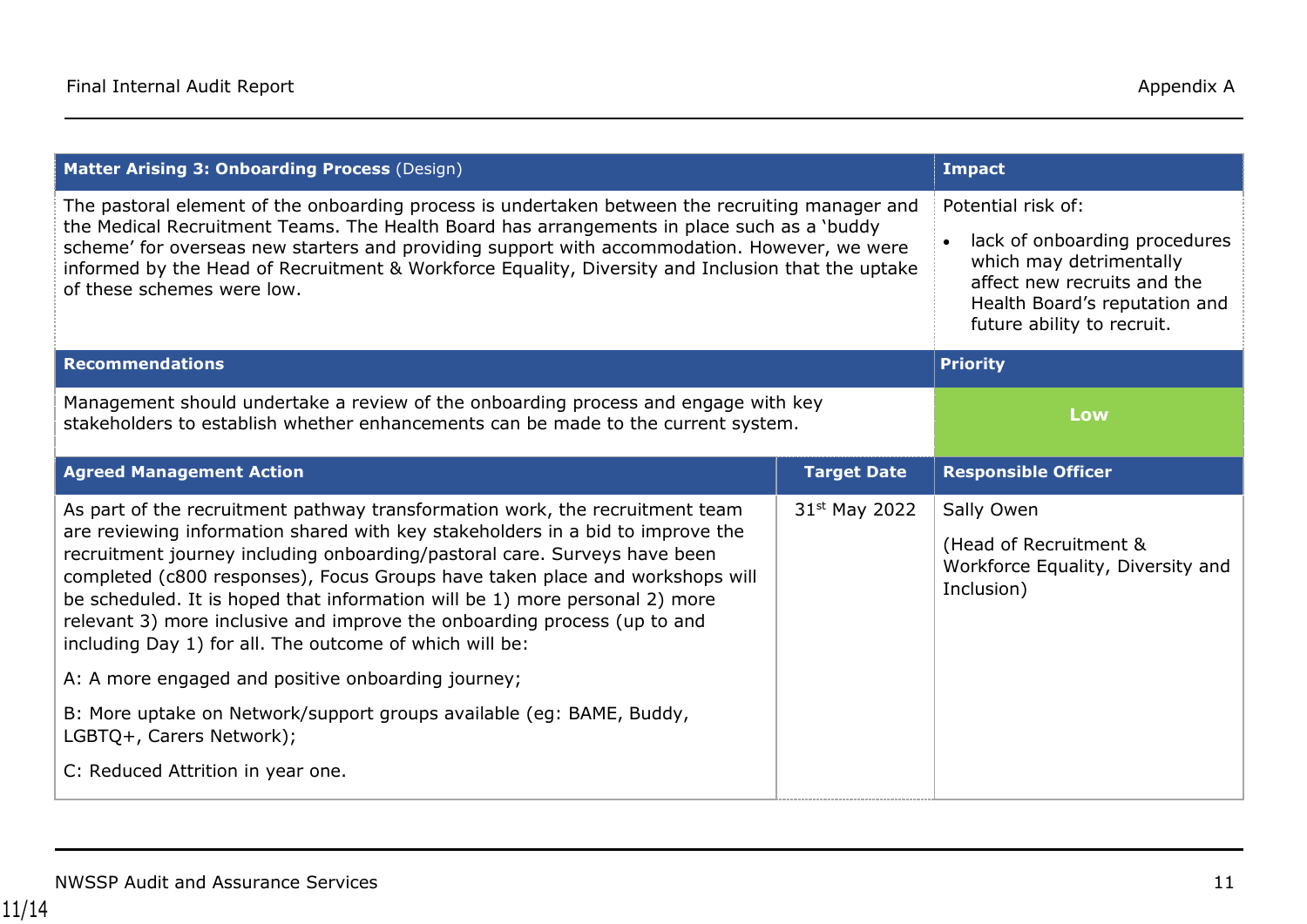| The medical recruitment team are supporting the medical directorate in a piece<br>of work to further explore candidate connections pre Day 1 and on/around Day 1.                                                                                                                                                                                                                                                                                   |  |
|-----------------------------------------------------------------------------------------------------------------------------------------------------------------------------------------------------------------------------------------------------------------------------------------------------------------------------------------------------------------------------------------------------------------------------------------------------|--|
| The recruitment team have added a positive action page to the Health Board<br>internet page which promotes the buddy scheme, LGBTQ+ network group<br>(ENFYS), BAME Network and Carers Network - to encourage anyone interested<br>to engage. They have also asked if the Strategic Partnership/Inclusion team can<br>develop an information leaflet for use in their induction session to signpost new<br>starters to networks available.           |  |
| Accommodation is an ongoing issue for the Health Board. The Medical<br>Recruitment team use every possible means to secure accommodation for new<br>arrivals however there is a lack of suitable accommodation generally and often<br>medics understandably want to arrive from overseas with their families for which<br>there is little or no accommodation. This is an ongoing challenge and poor<br>experience/first impression for our medics. |  |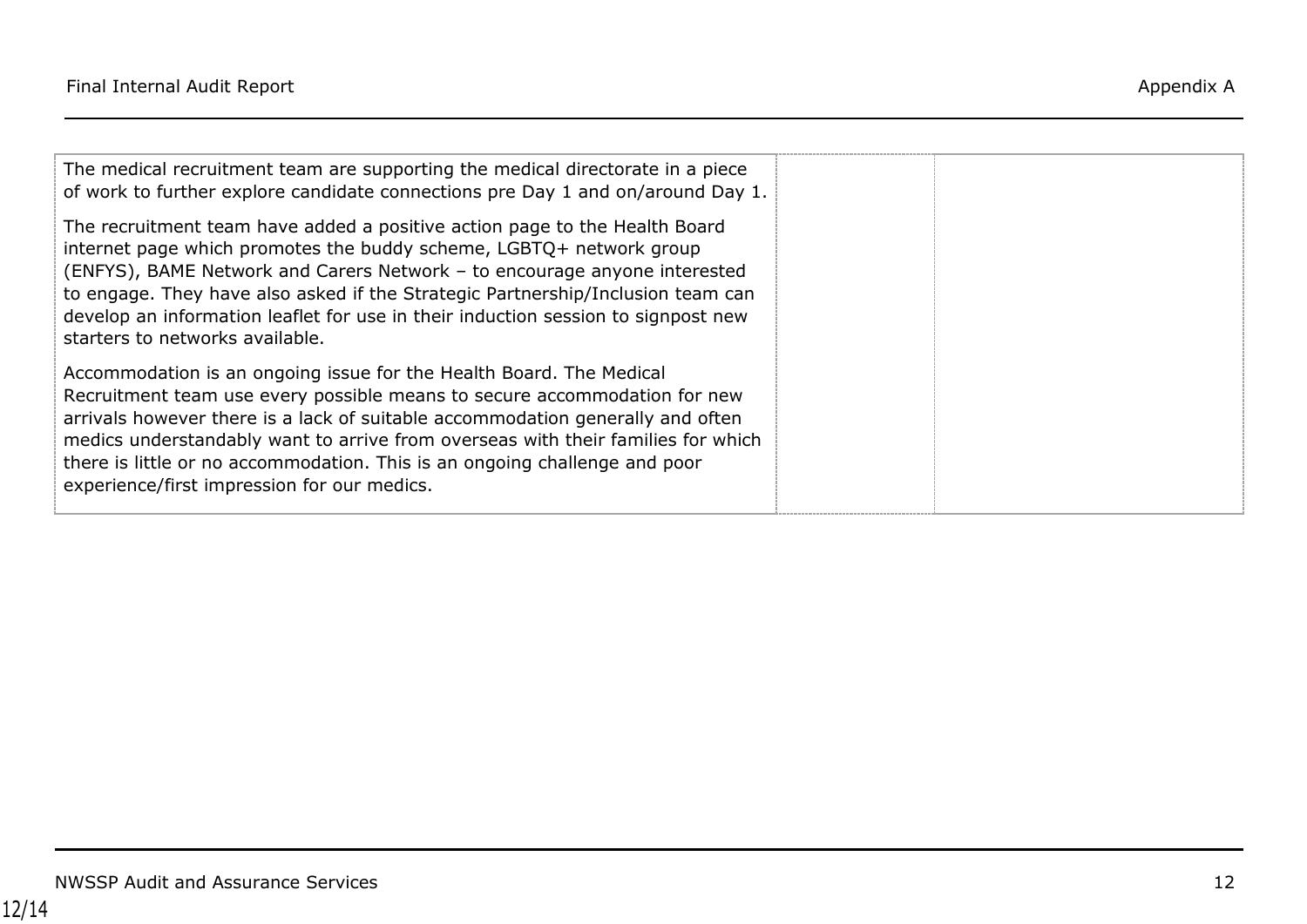# <span id="page-12-0"></span>Appendix B: Assurance opinion and action plan risk rating

### Audit Assurance Ratings

We define the following levels of assurance that governance, risk management and internal control within the area under review are suitable designed and applied effectively:

| <b>Substantial</b><br>assurance    | Few matters require attention and are compliance or advisory in<br>nature.<br>Low impact on residual risk exposure.                                                                                                               |
|------------------------------------|-----------------------------------------------------------------------------------------------------------------------------------------------------------------------------------------------------------------------------------|
| <b>Reasonable</b><br>assurance     | Some matters require management attention in control design or<br>compliance.<br>Low to moderate impact on residual risk exposure until resolved.                                                                                 |
| <b>Limited</b><br>assurance        | More significant matters require management attention.<br>Moderate impact on residual risk exposure until resolved.                                                                                                               |
| <b>No assurance</b>                | Action is required to address the whole control framework in this<br>area.<br>High impact on residual risk exposure until resolved.                                                                                               |
| <b>Assurance not</b><br>applicable | Given to reviews and support provided to management which form<br>part of the internal audit plan, to which the assurance definitions<br>are not appropriate.<br>These reviews are still relevant to the evidence base upon which |
|                                    | the overall opinion is formed.                                                                                                                                                                                                    |

### Prioritisation of Recommendations

We categorise our recommendations according to their level of priority as follows:

| <b>Priority</b><br><b>level</b> | <b>Explanation</b>                                                                                                                                                        | <b>Management action</b> |
|---------------------------------|---------------------------------------------------------------------------------------------------------------------------------------------------------------------------|--------------------------|
| <b>High</b>                     | Poor system design OR widespread non-compliance.<br>Significant risk to achievement of a system objective OR<br>evidence present of material loss, error or misstatement. | Immediate*               |
| <b>Medium</b>                   | Minor weakness in system design OR limited non-compliance.<br>Some risk to achievement of a system objective.                                                             | Within one month $*$     |
| Low                             | Potential to enhance system design to improve efficiency or<br>effectiveness of controls.<br>Generally issues of good practice for management<br>consideration.           | Within three months*     |

\* Unless a more appropriate timescale is identified/agreed at the assignment.